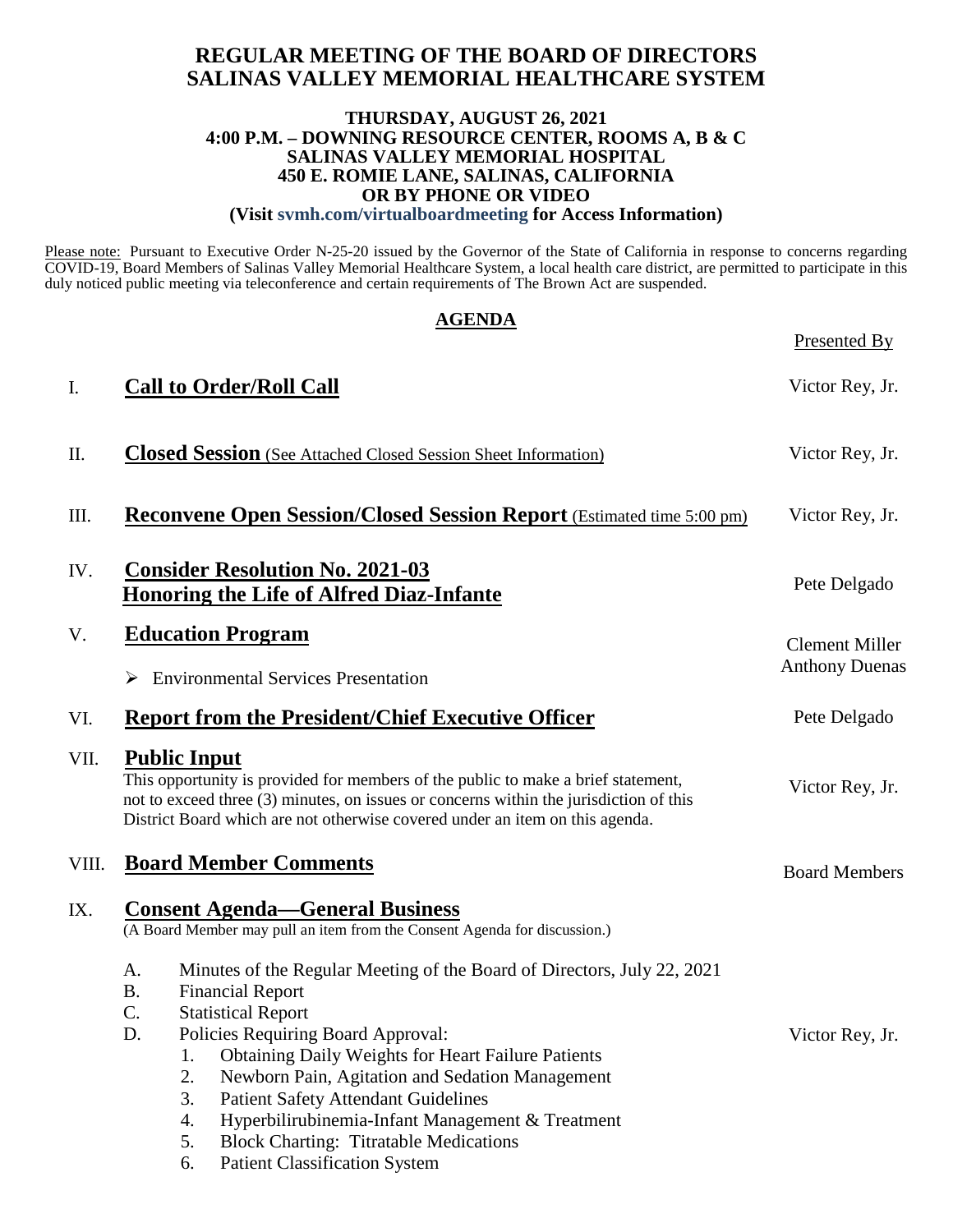- Board President Report
- ▶ Board Questions to Board President/Staff
- > Motion/Second
- $\triangleright$  Public Comment
- $\triangleright$  Board Discussion/Deliberation
- ▶ Action by Board/Roll Call Vote

# X. **Reports on Standing and Special Committees**

#### A. **Quality and Efficient Practices Committee** Minutes from the August 23, 2021 Quality and Efficient Practices

Committee meeting have been provided to the Board. Additional Report from Committee Chair, if any.

## B. **Finance Committee**

Minutes from the August 23, 2021 Finance Committee meeting have been provided to the Board. Three proposed recommendations have been made to the Board.

### 1. **Recommend Board Approval of Healthcare Security Services (HHS) Contract Renewal**

- **►** Committee Chair Report
- ▶ Board Questions to Committee Chair/Staff
- $\triangleright$  Motion/Second
- $\triangleright$  Public Comment
- $\triangleright$  Board Discussion/Deliberation
- $\triangleright$  Action by Board/Roll Call Vote

### 2. **Recommend Board Approval of HealthStream (Learning Management System) Contract Renewal**

- Committee Chair Report
- $\triangleright$  Board Ouestions to Committee Chair/Staff
- > Motion/Second
- $\triangleright$  Public Comment
- $\triangleright$  Board Discussion/Deliberation
- $\triangleright$  Action by Board/Roll Call Vote

### 3. **Recommend Board Approval to Continue Monthly Transfers from Operating General Account to Board Designated Restricted Account**

- Committee Chair Report
- $\triangleright$  Board Questions to Committee Chair/Staff
- > Motion/Second
- $\triangleright$  Public Comment
- $\triangleright$  Board Discussion/Deliberation
- $\triangleright$  Action by Board/Roll Call Vote

Juan Cabrera

Richard Turner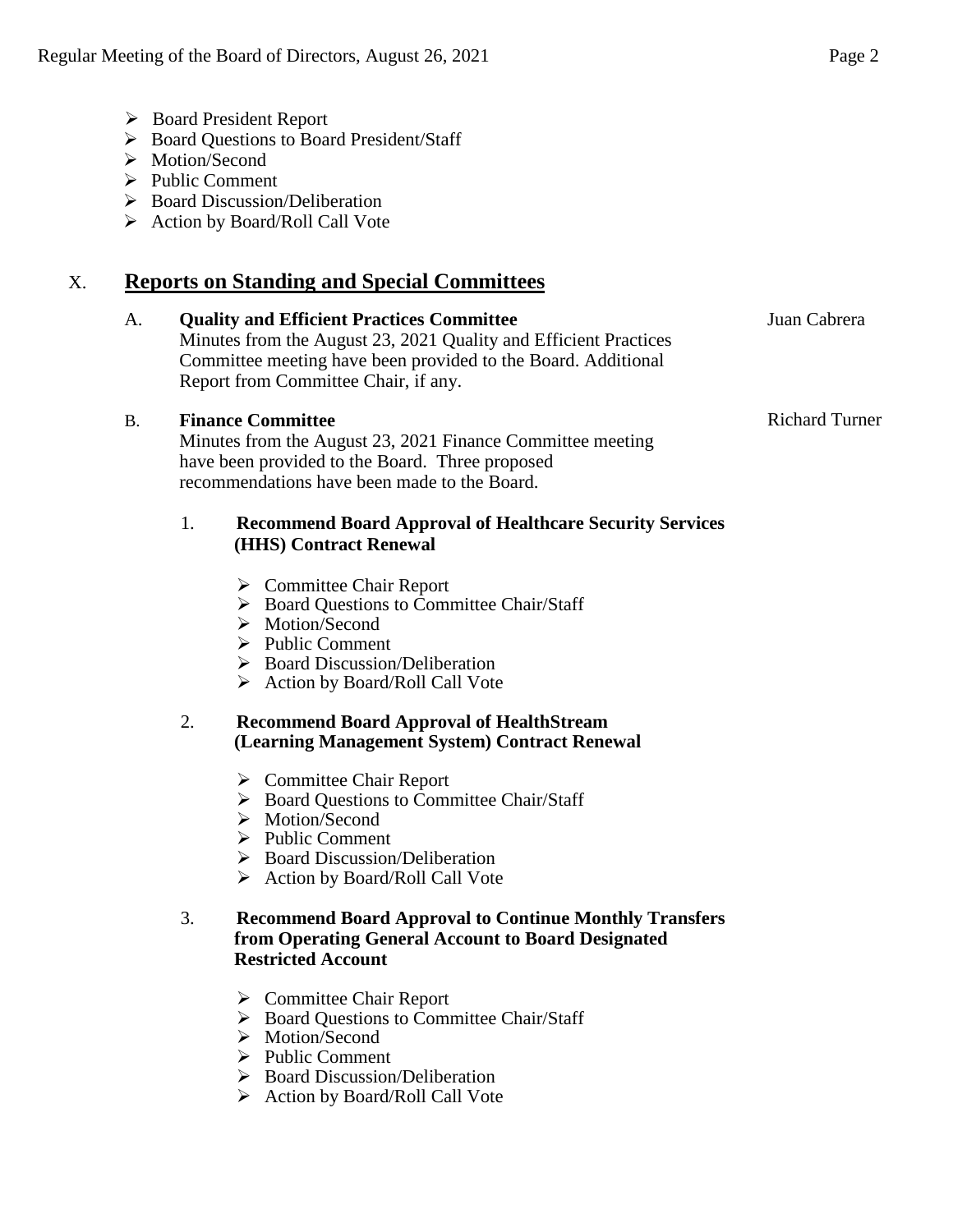| $\mathbf{C}$ . | <b>Personnel, Pension and Investment Committee</b>            | Regina |
|----------------|---------------------------------------------------------------|--------|
|                | Minutes from the August 24, 2021 Personnel, Pension and       |        |
|                | Investment Committee meeting have been provided to the Board. |        |
|                | Additional Report from Committee Chair, if any.               |        |
| D.             | <b>Community Advocacy Committee</b>                           | Regina |
|                | Minutes from the August 24, 2021 Community Advocacy meeting   |        |
|                | have been provided to the Board. Additional Report from       |        |
|                | Committee Chair, if any.                                      |        |

# XI. **Report on Behalf of the Medical Executive Committee (MEC) Meeting of August 12, 2021, and Recommendations for Board Approval of the following:**

- A. From the Credentials Committee:
	- 1. Credentials Committee Report
- B. From the Interdisciplinary Practice Committee: 1. Interdisciplinary Practice Committee Report
- C. Bylaws and Policies
	- 1. Consent to Surgery or Special Therapeutic or Diagnostic Procedure(s)
	- 2. Bylaws Proposed deletion of Article 9.4.6
- Chief of Staff Report
- $\triangleright$  Board Questions to Chief of Staff
- > Motion/Second
- $\triangleright$  Public Comment
- $\triangleright$  Board Discussion/Deliberation
- $\triangleright$  Action by Board/Roll Call Vote

### XII. **Extended Closed Session** (if necessary) (See Attached Closed Session Sheet Information)

## XIII. **Adjournment** – The next Regular Meeting of the Board of Directors is scheduled for **Thursday, September 30, 2021, at 4:00 p.m.**

The complete Board packet including subsequently distributed materials and presentations is available at the Board Meeting and in the Human Resources Department of the District. All items appearing on the agenda are subject to action by the Board. Staff and Committee recommendations are subject to change by the Board.

Notes: Requests for a disability related modification or accommodation, including auxiliary aids or services, in order to attend or participate in a meeting should be made to the Executive Assistant during regular business hours at 831-755-0741. Notification received 48 hours before the meeting will enable the District to make reasonable accommodations.

Victor Rey, Jr.

M. Gage

Rachel McCarthy Beck, M.D.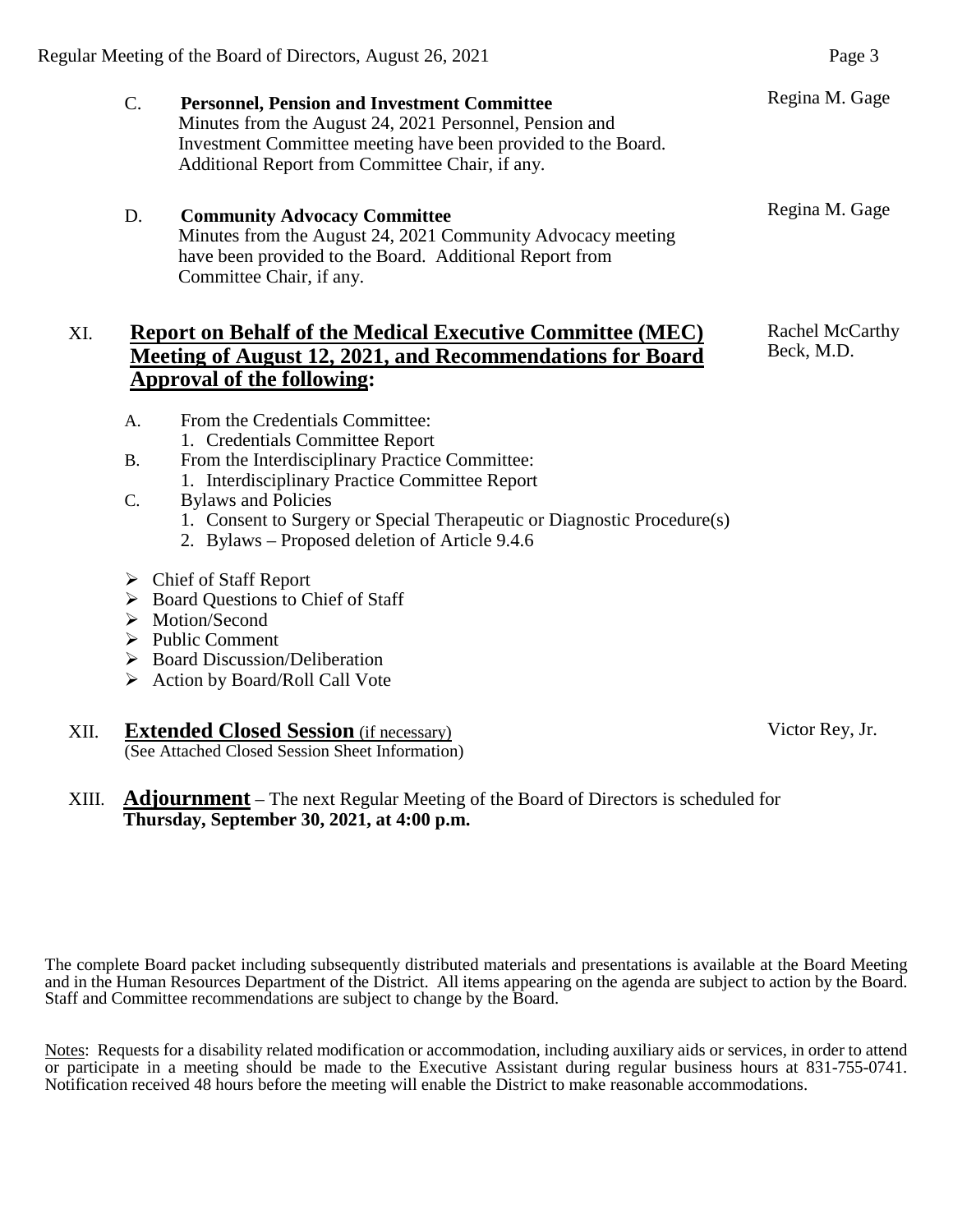### **SALINAS VALLEY MEMORIAL HEALTHCARE SYSTEM BOARD OF DIRECTORS AGENDA FOR CLOSED SESSION**

Pursuant to California Government Code Section 54954.2 and 54954.5, the board agenda may describe closed session agenda items as provided below. No legislative body or elected official shall be in violation of Section 54954.2 or 54956 if the closed session items are described in substantial compliance with Section 54954.5 of the Government Code.

## **CLOSED SESSION AGENDA ITEMS**

**[ ] LICENSE/PERMIT DETERMINATION** (Government Code §54956.7) **Applicant(s)**: (Specify number of applicants)

### **[ ] CONFERENCE WITH REAL PROPERTY NEGOTIATORS** (Government Code §54956.8)

**Property:** (Specify street address, or if no street address, the parcel number or other unique reference, of the real property under negotiation): Agency negotiator: (Specify names of negotiators attending the closed session):

**Negotiating parties**: (Specify name of party (not agent): Under negotiation: (Specify whether instruction to negotiator will concern price, terms of payment, or both):

# **[ ] CONFERENCE WITH LEGAL COUNSEL-EXISTING LITIGATION**

 $\overline{(Government Code §54956.9(d)(1))}$ 

**Name of case:** (Specify by reference to claimant's name, names of parties, case or claim numbers):

**Case name unspecified:** (Specify whether disclosure would jeopardize service of process or existing settlement negotiations):

### **[ ] CONFERENCE WITH LEGAL COUNSEL-ANTICIPATED LITIGATION** (Government Code §54956.9)

Significant exposure to litigation pursuant to Section 54956.9(d)(2) or (3) (Number of potential cases):

Additional information required pursuant to Section 54956.9(e): \_\_\_\_\_\_

Initiation of litigation pursuant to Section 54956.9(d)(4) (Number of potential cases):

## **[ ] LIABILITY CLAIMS**

(Government Code §54956.95)

**Claimant:** (Specify name unless unspecified pursuant to Section 54961):

**Agency claimed against**: (Specify name):

## **[ ] THREAT TO PUBLIC SERVICES OR FACILITIES**

(Government Code §54957)

**Consultation with**: (Specify name of law enforcement agency and title of officer):

, or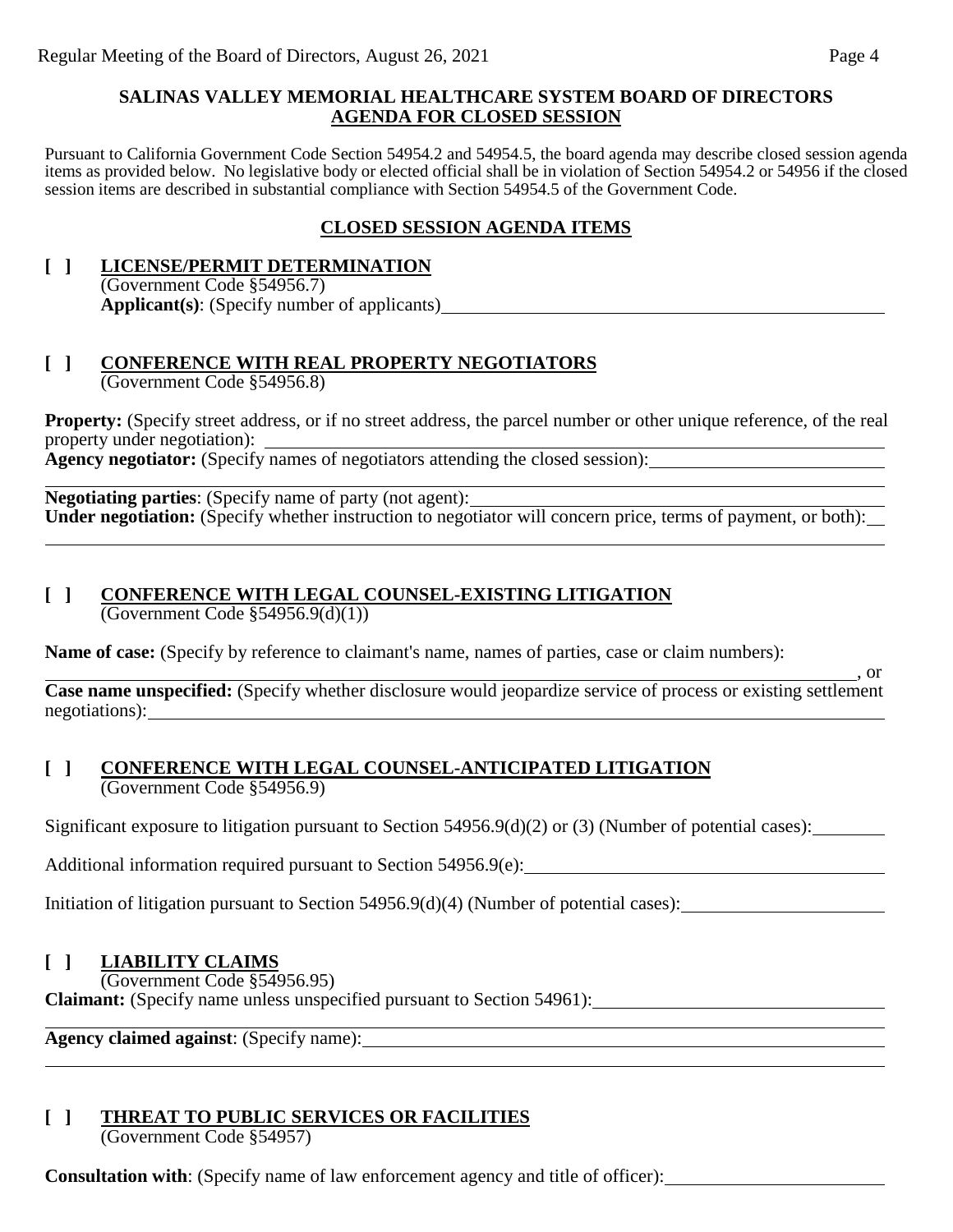# **[ ] PUBLIC EMPLOYEE APPOINTMENT**

(Government Code §54957)

**Title**: (Specify description of position to be filled):

# **[ ] PUBLIC EMPLOYMENT**

(Government Code §54957)

**Title:** (Specify description of position to be filled):

## **[ ] PUBLIC EMPLOYEE PERFORMANCE EVALUATION** (Government Code §54957)

**Title:** (Specify position title of employee being reviewed):

# **[ ] PUBLIC EMPLOYEE DISCIPLINE/DISMISSAL/RELEASE**

(Government Code §54957) (No additional information is required in connection with a closed session to consider discipline, dismissal, or release of a public employee. Discipline includes potential reduction of compensation.)

# **[ X ] CONFERENCE WITH LABOR NEGOTIATOR**

(Government Code §54957.6)

**Agency designated representative:** (Specify name of designated representatives attending the closed session): Pete Delgado

**Employee organization**: (Specify name of organization representing employee or employees in question): National Union of Healthcare Workers, California Nurses Association, Local 39, ESC Local 20, or

**Unrepresented employee**: (Specify position title of unrepresented employee who is the subject of the negotiations):

# **[ ] CASE REVIEW/PLANNING**

(Government Code §54957.8)

(No additional information is required to consider case review or planning.)

# **[X] REPORT INVOLVING TRADE SECRET**

(Government Code §37606 & Health and Safety Code § 32106)

**Discussion will concern**: (Specify whether discussion will concern proposed new service, program, or facility):

Trade Secrets, Strategic Planning, Proposed New Programs and Services

**Estimated date of public disclosure:** (Specify month and year): unknown